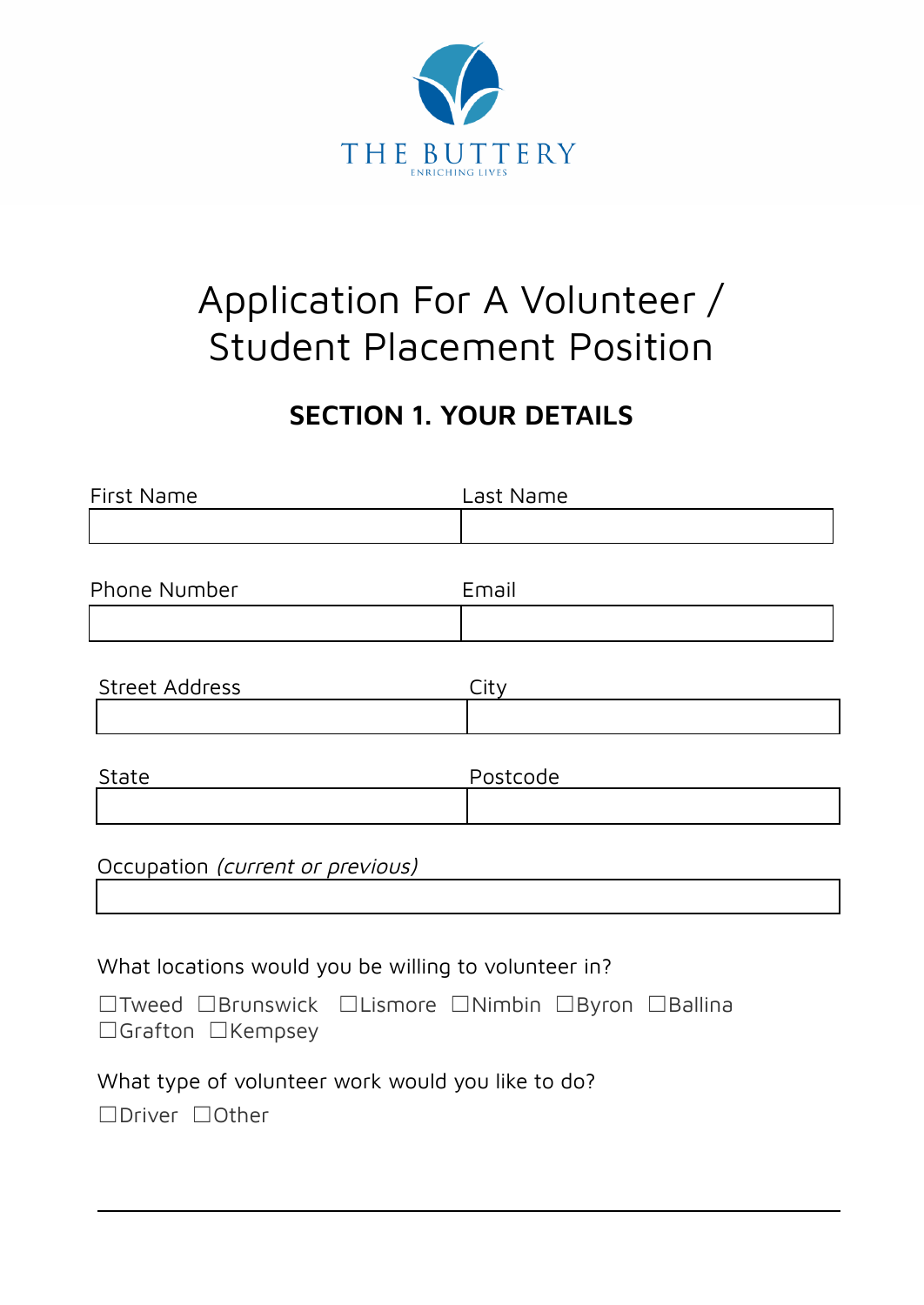# **SECTION 2. DRIVER INFO**

#### DRIVERS

The Buttery staff will accompany the volunteer driver for a short test drive to ensure suitability. Drivers for Therapeutic Community Fellowship meetings need to be members of the Fellowship. Ex residents of the Buttery are particularly welcome. Drivers must be approved by our insurance company before commencement.

| Licence No. | Licence Class |
|-------------|---------------|
|             |               |

Consent type: ☐ Verbal ☐ Written

Date of consent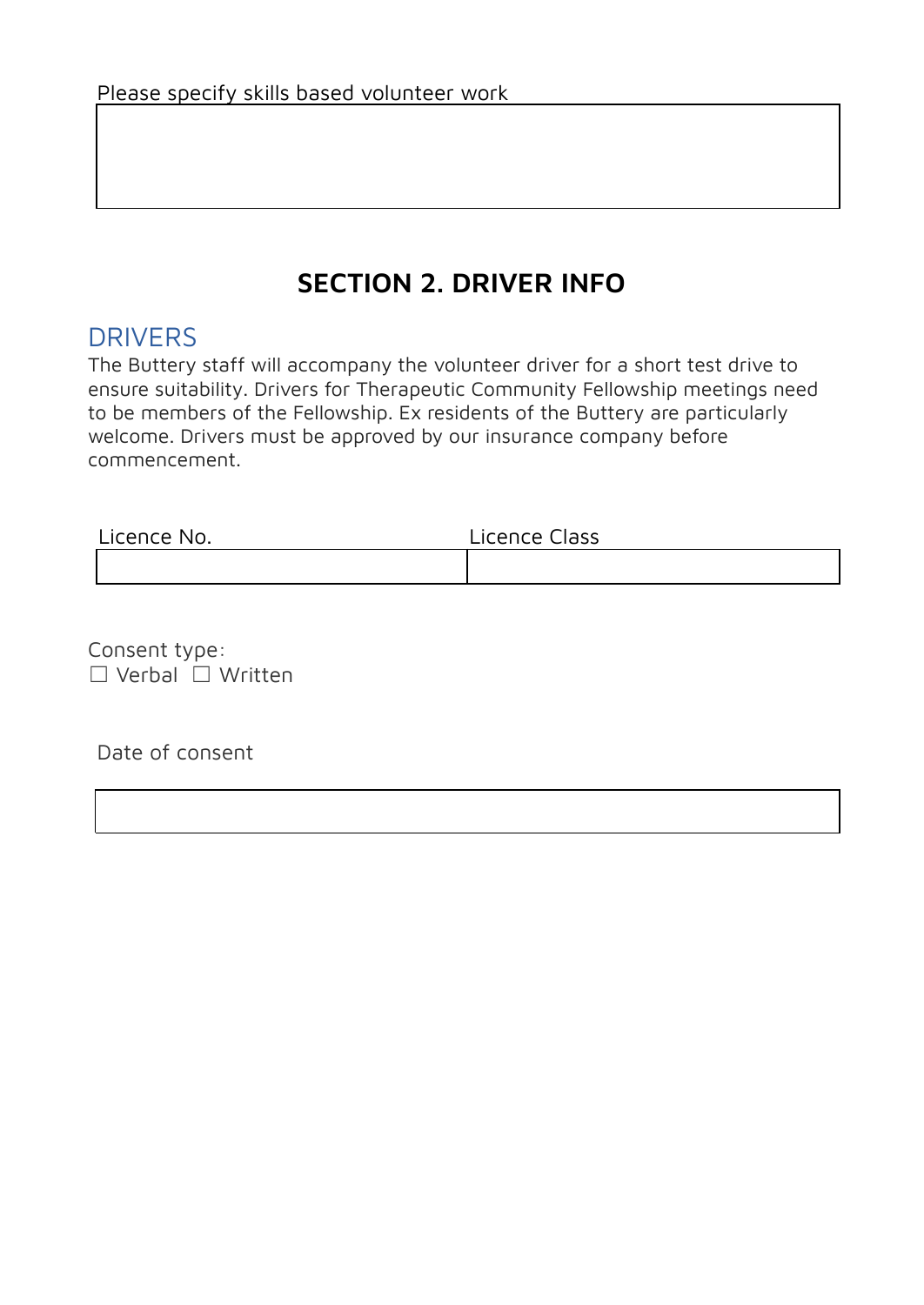# **SECTION 3. WORK PLACEMENT**

### WORK PLACEMENT STUDENTS ONLY

| What course are you studying? | How many hours of work placement<br>are you looking for? |
|-------------------------------|----------------------------------------------------------|
|                               |                                                          |

What is The Buttery required to do to support your placement?

#### What specific experience do you require in your work placement?